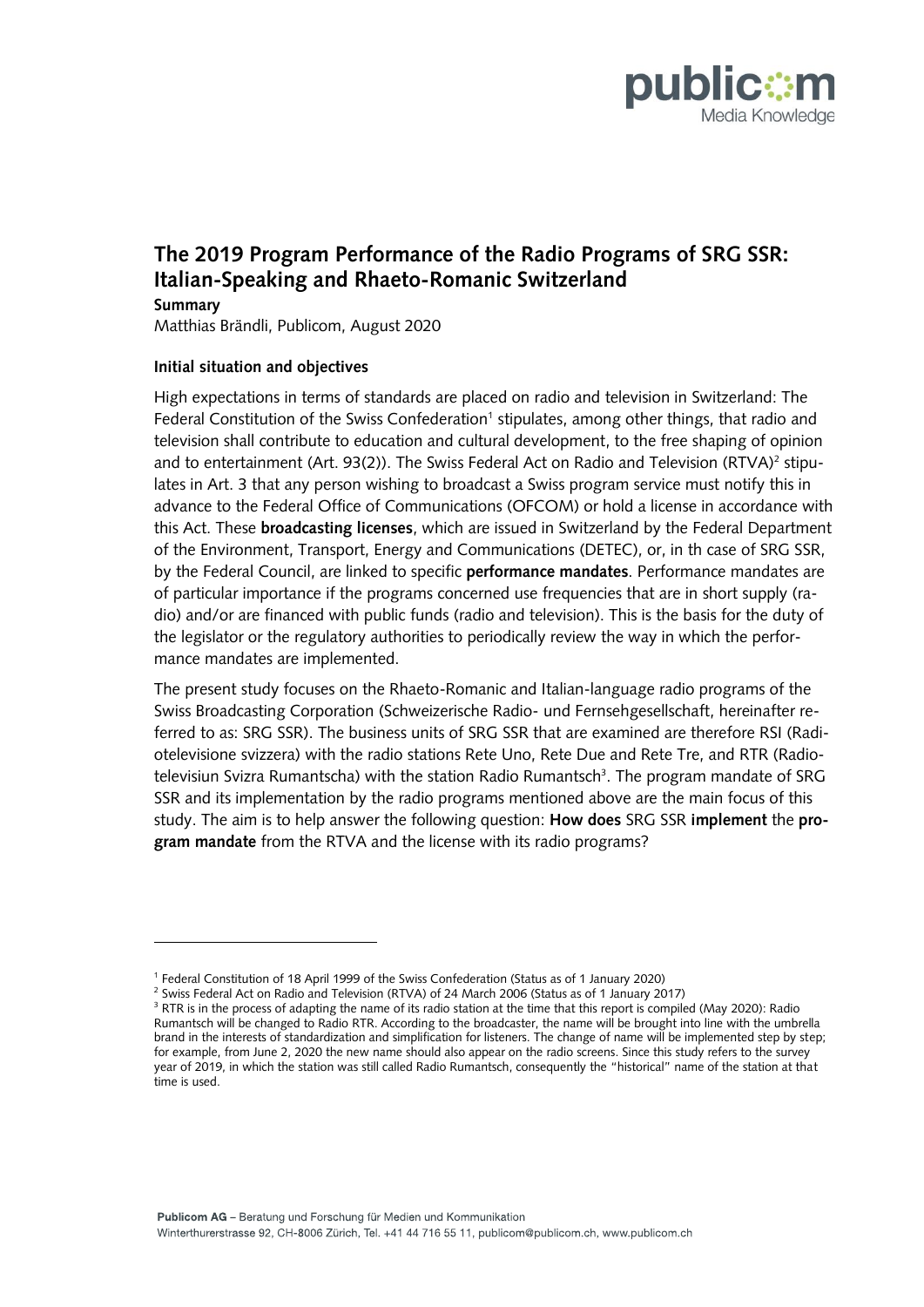

## **Methodical approach**

For the survey necessary to answer this question, a **random sample** of an artificial week was drawn. This included all weekdays from Monday to Sunday. The reference days drawn were evenly distributed across the entire year of **2019**. Methodologically, this study is based on a **quantitative content analysis**. The above-mentioned research question regarding the implementation of the program mandate by the four radio stations was first translated into suitable indicators and then into measurable variables. The key performance indicators derived from the legal provisions are **diversity of topics, diversity of opinion, diversity of contributors, diversity of format, language, regional focus** and **relevance**.

### **Methodical profile**

| Method                       | Quantitative content analysis                  |  |  |  |  |  |
|------------------------------|------------------------------------------------|--|--|--|--|--|
| <b>Examined programs</b>     |                                                |  |  |  |  |  |
| Italian-speaking Switzerland | Rete Uno<br>$\geq$                             |  |  |  |  |  |
|                              | Rete Due<br>$\geq$                             |  |  |  |  |  |
|                              | > Rete Tre                                     |  |  |  |  |  |
| Rhaeto-Romanic Switzerland   | > Radio Rumantsch                              |  |  |  |  |  |
| Sample                       |                                                |  |  |  |  |  |
| Language                     | One artificial week, Monday to Sunday (7 days) |  |  |  |  |  |
|                              | Recording time: 19 hours per day               |  |  |  |  |  |
|                              | Per radio station: 133 hours of program        |  |  |  |  |  |
|                              | Total: 532 hours of program                    |  |  |  |  |  |
| Music                        | 1 reference day of 15 hours                    |  |  |  |  |  |
|                              | 7 evening programs of 4 hours                  |  |  |  |  |  |
|                              | Per radio station: 43 hours of music           |  |  |  |  |  |
|                              | Total: 172 hours of music                      |  |  |  |  |  |
| Reference days               |                                                |  |  |  |  |  |
| Language                     | 7 reference days                               |  |  |  |  |  |
|                              | > Monday, July 29, 2019                        |  |  |  |  |  |
|                              | > Tuesday, April 23, 2019                      |  |  |  |  |  |
|                              | > Wednesday, March 6, 2019                     |  |  |  |  |  |
|                              | Thursday, November 7, 2019<br>$\geq$           |  |  |  |  |  |
|                              | > Friday, January 18, 2019                     |  |  |  |  |  |
|                              | > Saturday, June 15, 2019                      |  |  |  |  |  |
|                              | Sunday, September 22, 2019<br>$\geq$           |  |  |  |  |  |
| Music                        | 1 reference day                                |  |  |  |  |  |
|                              | > Wednesday, March 6, 2019                     |  |  |  |  |  |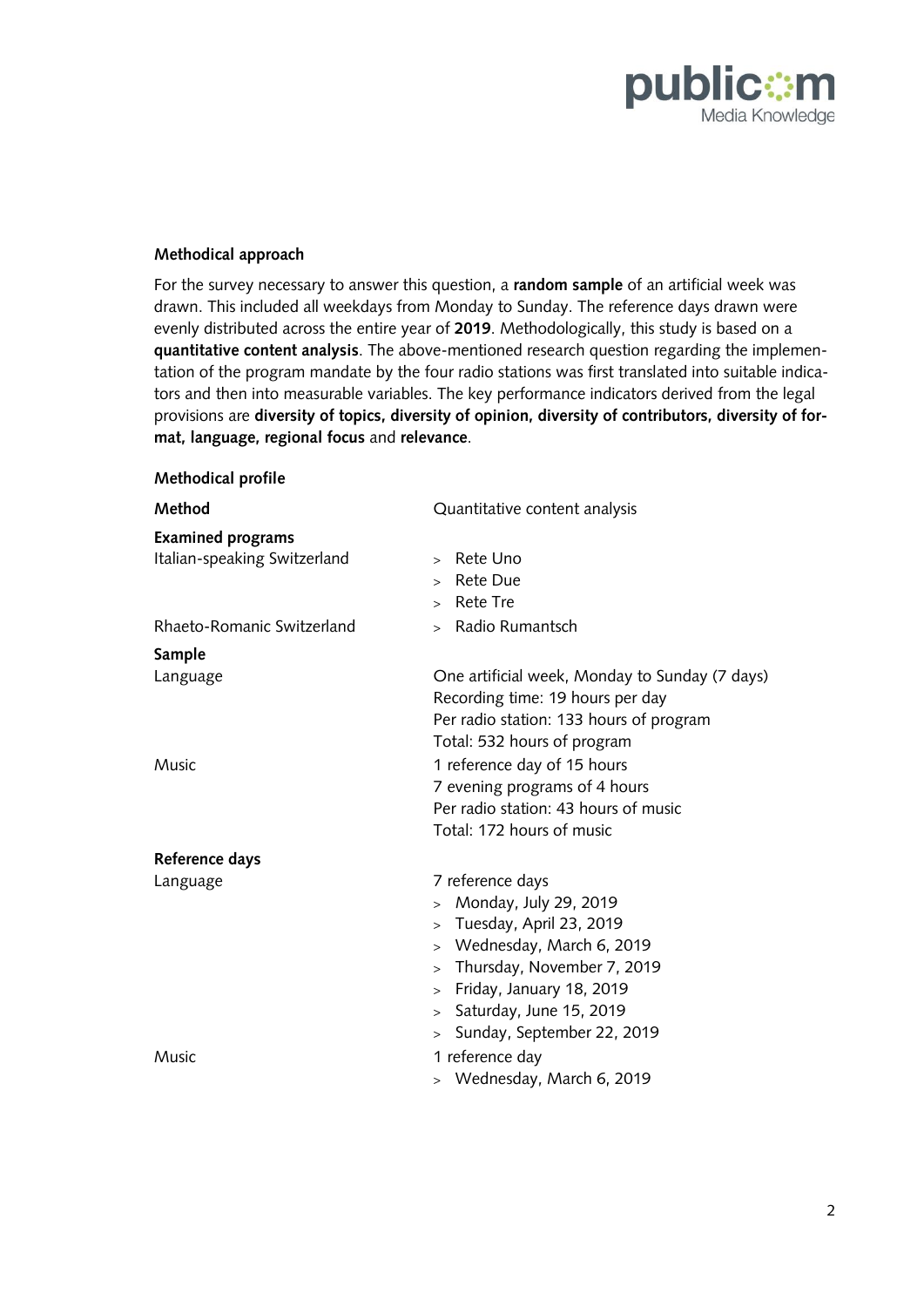

| Time frame of the study |                                                   |
|-------------------------|---------------------------------------------------|
| Language                | 5:00 am. to 12:00 midnight                        |
| Music                   | 5:00 am. to 8:00 pm. (reference day)              |
|                         | 8:00 pm. to 12:00 midnight (evening program)      |
| Program recording       | Eurospider Information Technology AG, Zurich (CH) |

## **2019 Results**

In 2019, the program performance of the radio stations surveyed was inconsistent. No clear trend is evident in the development over time. For each of the RSI radio stations and the RTR station, there are performance indicators that show a positive development compared to 2016 and others that indicate a significant decline in the program performance delivered.

The percentage of the two most frequently occurring topics (Table 1) on the RSI radio stations increased slightly between 2016 and 2019, while the amount of coverage of the remaining topics – and thus the **diversity of topics** – decreased. A similar development can be observed among the contributors to informative contents of the RSI radio stations. It is plausible that these two aspects developed hand in hand and that the topical focusing was accompanied by a smaller number of contributors. However, this focusing did not correspond to a decline in the **diversity of opinion**. This aspect shows a significant increase for the RSI radio stations. For Radio Rumantsch, on the other hand, the **diversity of topics** has not **changed**, while the **diversity of opinion** and **contributors** has **increased significantly** or **slightly**.

| <b>Aspects</b>            | <b>Rete Uno</b> | <b>Rete Due</b> | <b>Rete Tre</b> | avg. RSI |        | $\Delta$ vs. 2016 Rumantsch $\Delta$ vs. 2016 |        |
|---------------------------|-----------------|-----------------|-----------------|----------|--------|-----------------------------------------------|--------|
| Diversity of topics       | 49%             | 25%             | 39%             | 37%      | $-5%$  | 44%                                           | $±0\%$ |
| Diversity of opinion      | 68%             | 57%             | 89%             | 71%      | $+35%$ | 91%                                           | $+37%$ |
| Diversity of contributors | 35%             | 31%             | 40%             | 35%      | $-11%$ | 40%                                           | $+2\%$ |
| Diversity of format       | 29%             | 39%             | 30%             | 33%      |        | 28%                                           |        |

**Table 1: Performance indicators of diversity of topics, opinion, contributors and format (incl. development since 2016)**

Publicom 2020

The percentage of the dominant language – Italian – is high for all three RSI radio stations (Table 2) and has remained unchanged over time. A language other than Italian can seldom be found in the verbal contributions.

**Table 2: Performance indicator of language (incl. development since 2016)**

| <b>Aspects</b>                      | Rete Uno | Rete Due |      |     |           | Rete Tre   avg. RSI $\Delta$ vs. 2016   Rumantsch $\Delta$ vs. 2016 |       |
|-------------------------------------|----------|----------|------|-----|-----------|---------------------------------------------------------------------|-------|
| Percentage of the dominant language | 98%      | 100%     | 100% | 99% | $\pm 0\%$ | 79%                                                                 | $-2%$ |
| $   -$<br>- - - -                   |          |          |      |     |           |                                                                     |       |

Publicom 2020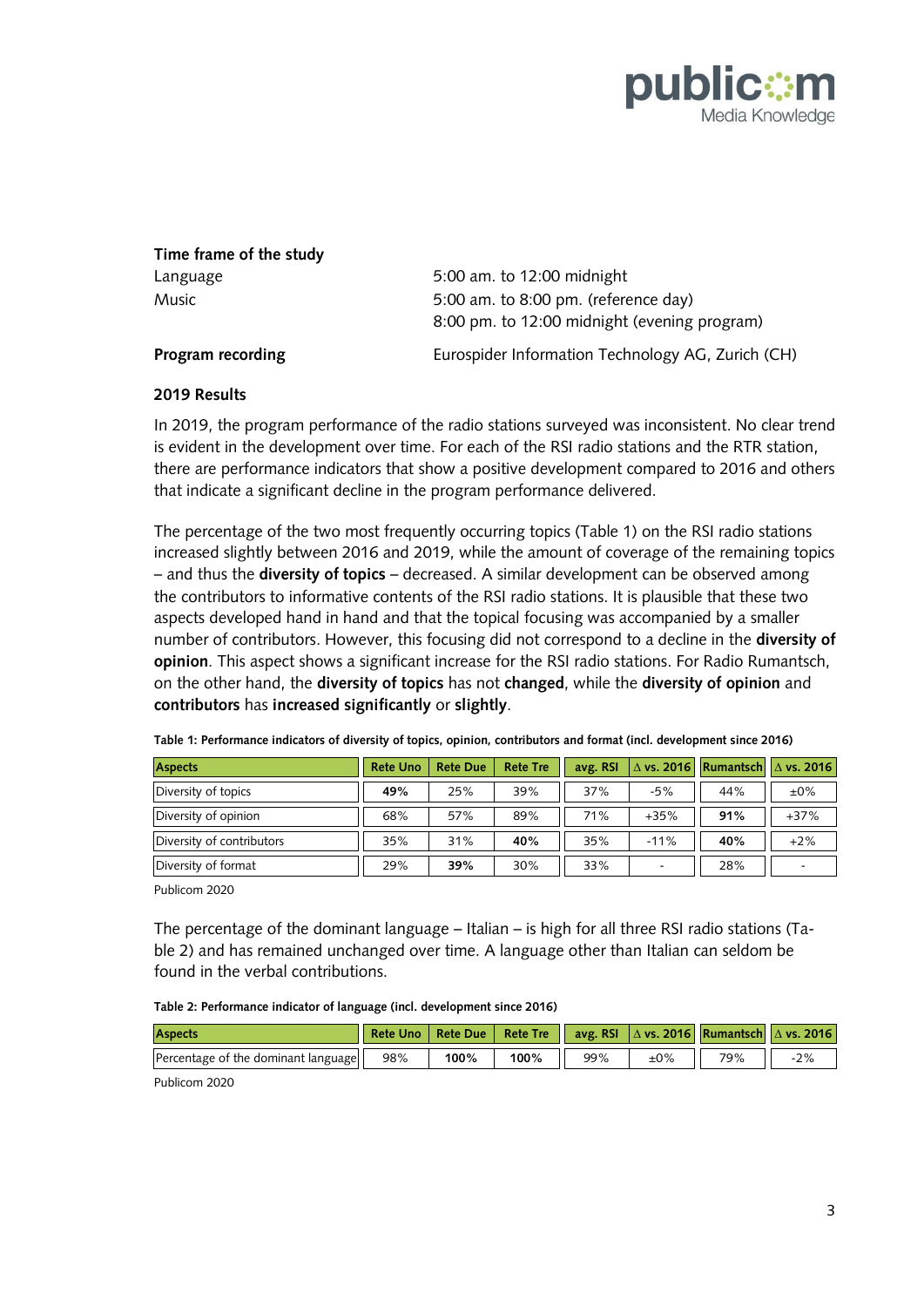

Due to the high percentage of Italian-language verbal contributions, it can be assumed that the three RSI radio stations will be able to have a significant impact on creating an identity for Italianspeaking Switzerland. On the other hand, such a high percentage of one dominant language also means that there is little room for the other national languages and that there is hardly any exchange across language borders.

For Radio Rumantsch, a slight decline in the dominant Romansh language can be observed. The lower percentage of the dominant language compared to the RSI programs can be explained by the integral acquisition of certain programs from Radio SRF 1 ("Rendez-vous", "Echo der Zeit"). Compared to 2016, the percentage of standard German and Swiss German verbal contributions has increased slightly, making the program more accessible to people who do not speak Romansh. However, it cannot be determined whether the acquisition of the above-mentioned broadcasts is intended as an integration measure or simply represents a way of recycling them.

The performance indicator of regional focus (Table 3) shows another rather **inconsistent picture**.

| <b>Aspects</b>                                          | <b>Rete Uno</b> | <b>Rete Due</b> | <b>Rete Tre</b> | avg. RSI | $\Delta$ vs. 2016        | Rumantsch $  \Delta$ vs. 2016 |        |
|---------------------------------------------------------|-----------------|-----------------|-----------------|----------|--------------------------|-------------------------------|--------|
| Events in Italian-speaking CH                           | 34%             | 21%             | 27%             | 28%      | $-1%$                    | 1%                            | $-1%$  |
| Events in German-speaking CH                            | 9%              | 9%              | 6%              | 8%       | $-1%$                    | 12%                           | $+3%$  |
| Events in French-speaking CH                            | 4%              | 4%              | 2%              | 4%       | $±0\%$                   | 2%                            | $+1%$  |
| Events in Rhaeto-Romanic CH                             | 2%              | 1%              | 1%              | 1%       | $\overline{\phantom{a}}$ | 38%                           | $+8%$  |
| Events abroad                                           | 37%             | 55%             | 53%             | 48%      | $+2\%$                   | 31%                           | $-3%$  |
| Regional focus Italian-speaking CH                      | 72%             | 52%             | 73%             | 65%      | $\overline{\phantom{a}}$ | 3%                            | $-4%$  |
| Regional focus German-speaking CH                       | 28%             | 48%             | 27%             | 34%      | $+2\%$                   | 33%                           |        |
| Regional focus French-speaking CH                       | 18%             | 26%             | 9%              | 18%      | $+7%$                    | 8%                            | $±0\%$ |
| Regional focus Rhaeto-Romanic CH                        | 7%              | 5%              | 5%              | 6%       |                          | 69%                           |        |
| Range of topics: $\leq$ according to<br>language region | 13%             | 10%             | 11%             | 11%      | $-9%$                    | 35%                           | $+5%$  |

**Table 3: Performance indicator of regional focus (incl. development since 2016)**

Publicom 2020

It can be noted that the reporting of the RSI radio stations has less of a regional focus compared to 2016. The same is also evident in the focus on the other parts of the country, which has remained unchanged at a low level since 2016. Here, too, more information from the other regions could provide an opportunity for cohesion and exchange between the language regions. The percentage of events from Italian-speaking Switzerland has decreased, while more coverage has been given to events abroad. Consistent with this, the percentage of events that can be accredited with a maximum coverage of language region-specific topics has also declined.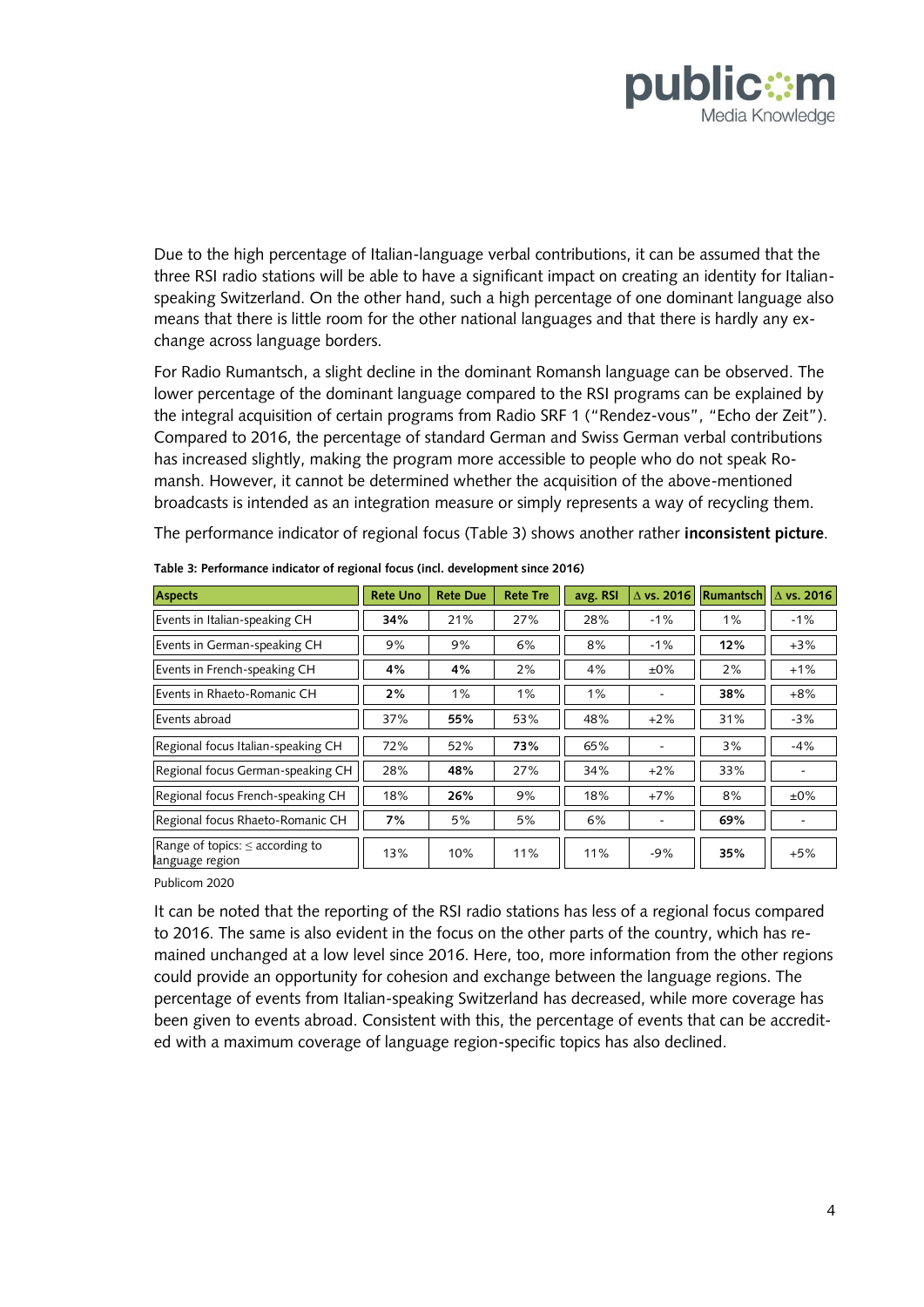

A more detailed analysis of the development over time shows that these shifts are due to an increase in the number of events with an international reach. Consequently, there is a trend towards **internationalization** of reporting at the RSI radio stations.

At Radio Rumantsch, on the other hand, the reverse development – i. e. **regionalization** – can be observed. On the one hand, the percentage of events from Rhaeto-Romanic Switzerland has increased, while on the other hand, a larger percentage of events with a maximum coverage of language region-specific topics can be identified.

When evaluating the relevance of informative contents (Table 4), it is almost inevitable to consider the question of perspective: For **whom** are or should **which contents** be relevant? Relevance can therefore not be evaluated objectively, but is subject to a **standardized value system**. The explanatory report on the SRG SSR license outlines certain guidelines that allow a statement to be made about the varying relevance of different informative contents. The main criteria for evaluating relevance are a focus on the common good, well-informed participation in life within state institutions and ensuring that there is a range of dialog available throughout society as a whole.

| <b>Aspects</b>                | <b>Rete Uno</b> | <b>Rete Due</b> | <b>Rete Tre</b> | avg. RSI |        | $\Delta$ vs. 2016 Rumantsch $\Delta$ vs. 2016 |        |
|-------------------------------|-----------------|-----------------|-----------------|----------|--------|-----------------------------------------------|--------|
| Information percentage        | 36%             | 38%             | 12%             | 29%      | $+1\%$ | 18%                                           | $-1%$  |
| Topics: Relevance (+)         | 88%             | 95%             | 89%             | 91%      | $-1\%$ | 88%                                           | -6%    |
| Topics: Relevance (-)         | 12%             | 5%              | 11%             | 11%      | $+1\%$ | 12%                                           | $+6%$  |
| License-related topics (min.) | 599             | 463             | 174             | 412      | $+227$ | 299                                           | $+168$ |

**Table 4: Performance indicator of relevance (incl. development since 2016)**

Publicom 2020

While a **slight increase** in information can be observed for the three RSI radio stations, an equally **slight decrease** can be observed for Radio Rumantsch. However, the extent of the change is small. Changes of a similar scale can be seen when comparing the topics according to their assumed relevance: As a general tendency, "hard" – more relevant – topics (politics, economy, society, culture and sports) have decreased at the RSI radio stations, while the "soft" – less relevant – topics (human interest and bad news) have increased. For the three RSI stations, it can therefore be concluded that the selection routines and focus of information processing have remained largely unchanged. However, as in 2016, the comparatively minor importance of economic topics at the RSI radio stations is striking. In view of the actual social importance of the economy and the diverse economic ties of Ticino, this finding is surprising.

At Radio Rumantsch the **shift** between these two categories of topics is **more severe** and the **increase in soft news** compared to 2016 is evident. All four radio stations examined showed an increase in the number of topics addressing aspects relevant to licensing law.